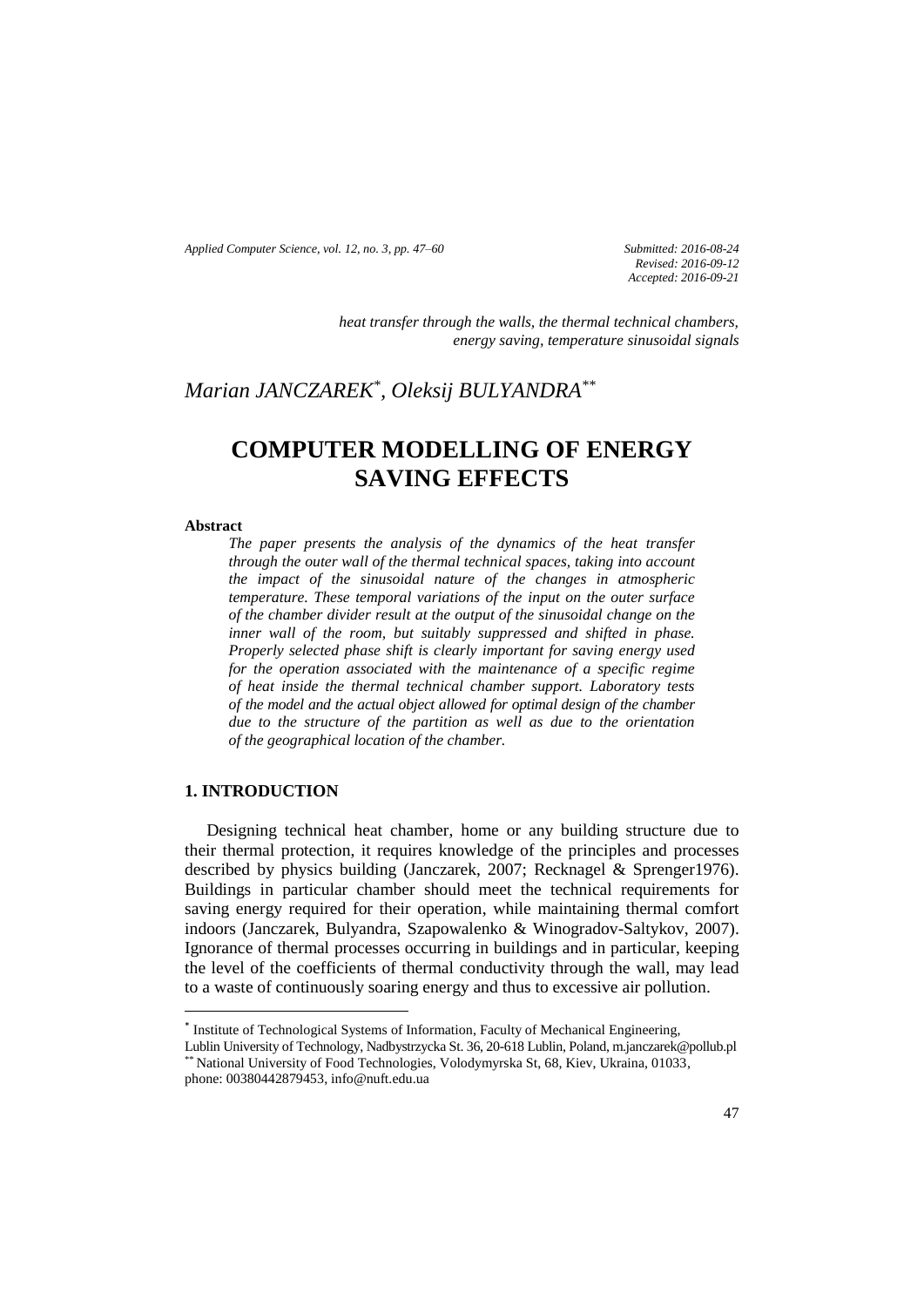The problem of saving energy in the twenty-first century becomes more important than in the seventies of the last century, when it first appeared the energy crisis associated with the armed conflict in the Middle East. This conflict continues until today varying degrees swollen and also relates to the control of any energy sources (Winogradov-Saltykov, Janczarek, Fiedorow & Kiepko, 2009).

### **2. DYNAMICS OF ATMOSPHERIC AIR TEMPERATURE AND ITS EFFECT ON THE ENERGY EFFICIENCY OF TECHNICAL CHAMBERS**

In the analysis of mathematical-physical technical chambers were not taken into account the heat capacity external partition the design and construction thermal space building, but managed only strength of construction and in the case of wall insulation these outsider partitions (Janczarek & Świć, 2012). Skills of calculating the amount of exchanged heat and maintain the temperature of the medium is the paramount importance for the design and maintenance of proper use in the power of heat, refrigeration, food industry and in construction (Janczarek & Bulyandra, 2007; Janczarek, 2009a, 2009b).

The previously used method for designing the exterior shell of buildings shall take into account of the climatic conditions, unfortunately, only in a static way – the average air temperature in the region. However, as is common knowledge, atmospheric air temperature changes are inherently dynamics occurs in one component of the variable daily, decade, monthly or even yearly. The figures below are presented selected waveforms atmospheric temperature recorded in different seasons in the vicinity of Lublin and also in choosing towns in the world. In order to demonstrate the oscillating behavior in the form of sinusoidal variations measured and also the temperature profile at various time periods.



**Fig. 1. Air temperature in Lublin, Poland area in the period of one month in the spring – autumn time (own study)**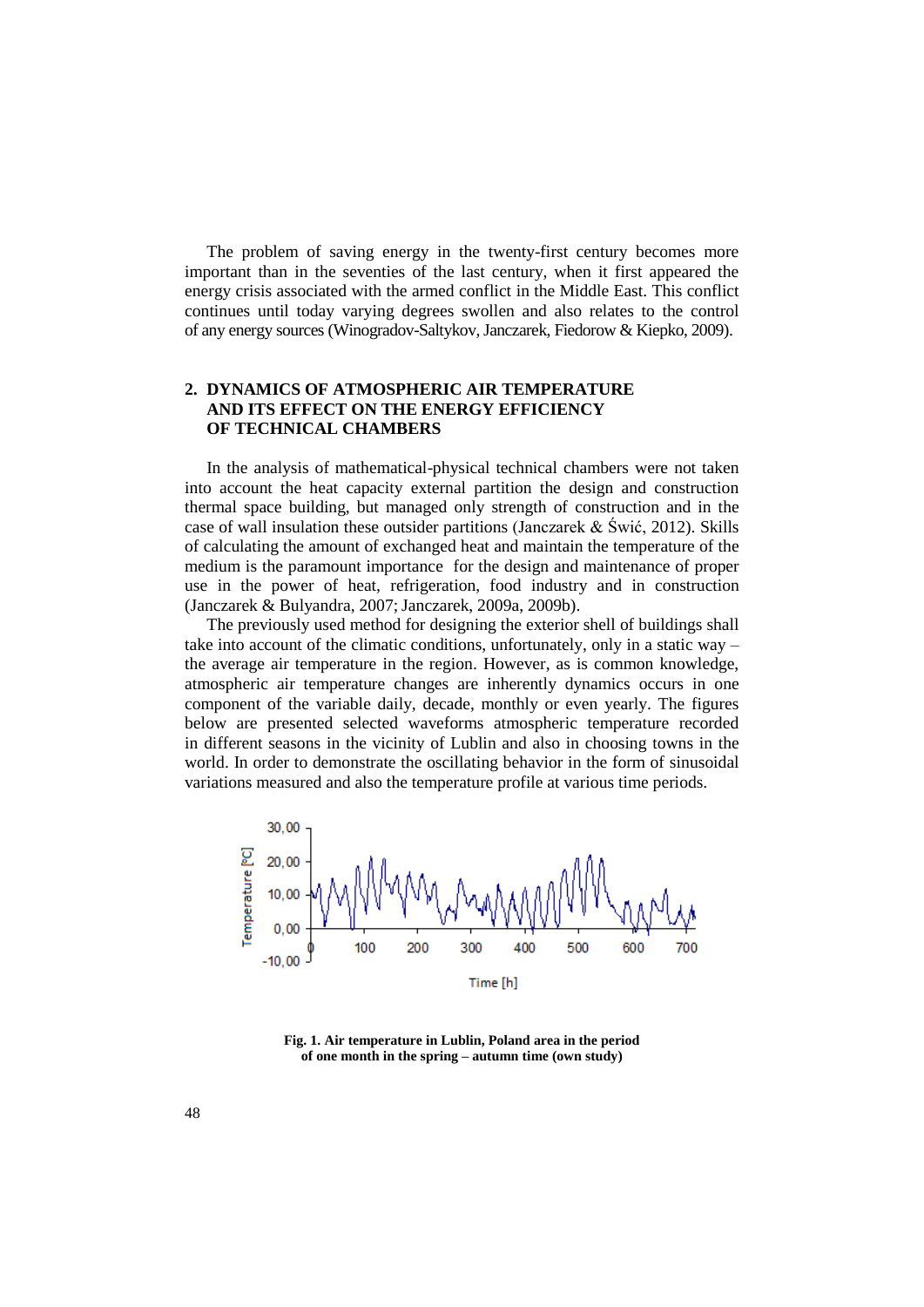

**Fig. 2. Average air temperature for selected cities in the 12-month cycle (Recknagel & Sprenger, 1976)**

## **3. MEASUREMENT POSITION FOR THE RESEARCHING COEFFICIENT OF HEAT TRANSFER IN MATERIALS DEPENDENCE OF THE COEFFICIENT OF HEAT TRANSFER**

Parameter determining the thermal conductivity, thermal conductivity is  $\lambda$ [Wm<sup>-1</sup> K<sup>-1</sup>], which depends inter alia on bulk density and structure of the barrier material, the humidity and temperature (Janczarek, 2006). The heat conduction coefficient is information about a stream of energy that flows through the unit area of the material layer having a thickness of 1 m, the temperature difference on both sides of the layer equal to  $1 K (1^{\circ} C)$  (Carlslaw & Jaeger, 1959).

The higher the bulk density, the greater the ratio, and thus the material is inferior insulation. In addition, materials of the same chemical substances but different densities are different coefficients of thermal conductivity (Janczarek, 2013). The increase in temperature increases the thermal conductivity of materials. This is because it takes to increase the thermal conductivity of the solid and the air contained in the pores (Janczarek, Skalski & Suchorab, 2007). At the same time the pores of the heat transfer occurs by radiation. The practical application of this phenomenon is relevant only when the materials are used at high or low temperatures, e.g. hot tank insulation. The building envelope variations in temperature are relatively low, allowing you to skip the change in thermal conductivity. However, the value of  $\lambda$  should always be given the temperature at which it has been marked.

The phenomenon of thermal conduction through exterior walls of the rooms makes the largest part of the heat exchange chambers (Janczarek, Skalski, Bulyandra, & Sobczuk, 2006). It dominates in the total heat balance of buildings designed for either permanent residence in them and people as well as facilities where workers are being short-lived. Envelope of chamber fulfill the protective function not only in relation to the heat loss but also it can regulate the conditions of moisture and air in the rooms. External walls should allow a certain degree of penetration of air and water vapor while absorbing moisture.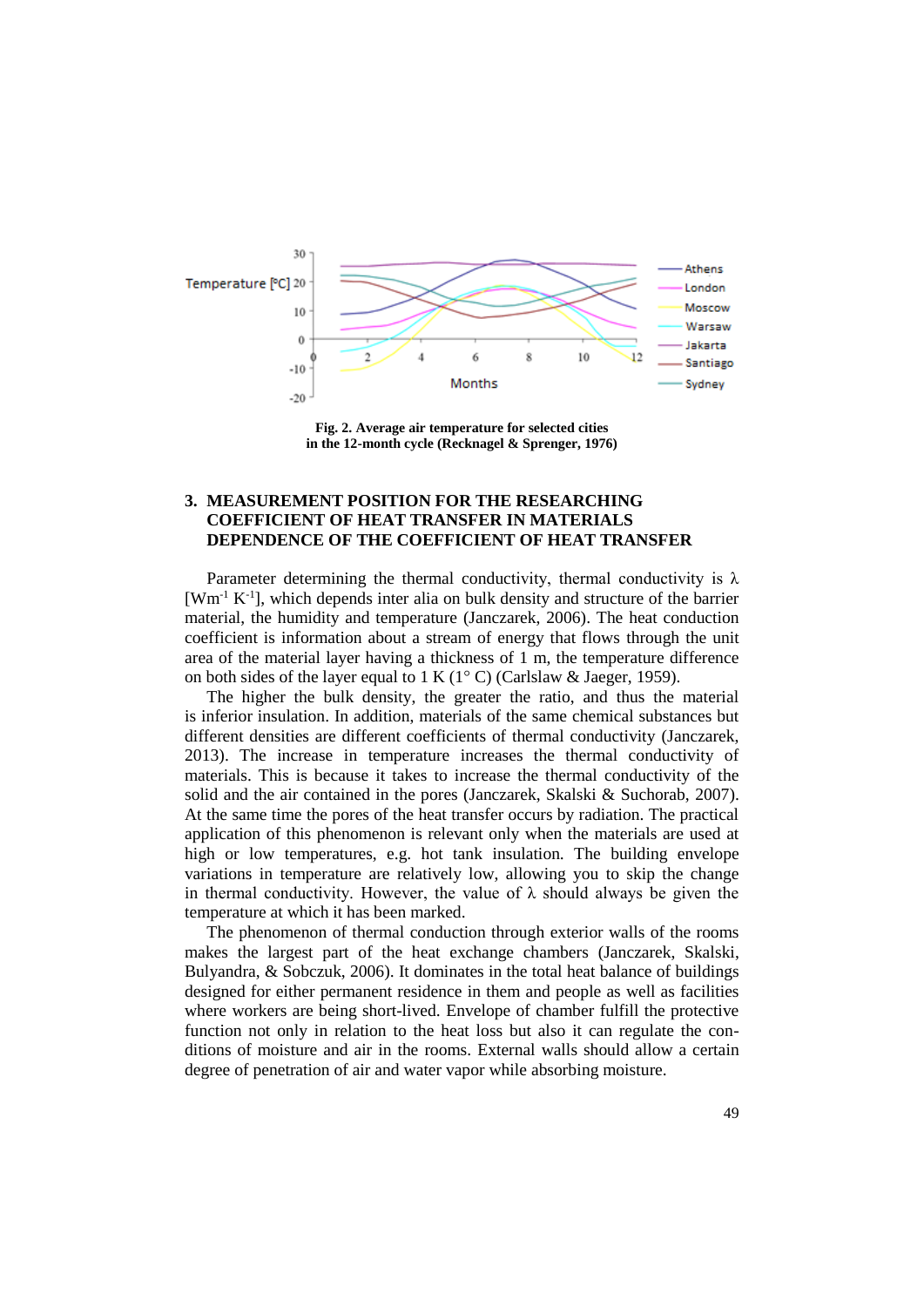As is well known, the physical construction materials are unfavorable for the user to change under the influence of moisture wall. Moisture adversely affects the quality of the insulation partition as well and its stability. The objective of effective protection of the building against moisture is to avoid the negative influence of her presence and the resulting defects or damages. The condition of living in the rooms of the building are comfortable microclimate dry bulkhead surrounding the room. Moist partitions much impossible to maintain comfort conditions, it is impossible, even with very intense heating. The protection against moisture is very significant as the flow of steam. Diffusion of water vapor through the building envelope is the process of aligning the partial pressure of water vapor between the two environments, which are separated by the partition. The flow of water vapor takes place from the environment of higher vapor concentration to an environment with a lower concentration, so that steam will always be diffused in this direction, where the air is dry. Material properties related to the diffusion of water vapor through the building materials characterized by the coefficient of steam-permeability  $\delta$  [mg/mhPa]. It corresponds to the amount of water vapor in milligrams, which diffuses through  $\overline{1}$  m<sup>2</sup> of the material layer having a thickness of 1 m for one hour and a differential pressure on both sides of the layer equal to 1 Pa. Similarly, as for the heat transfer through the outer shell of the building, the concept of diffusion resistance of any material layers:  $d = Z/\delta$ , here: d - thickness [m]. Water trapped in the pores has a coefficient  $\lambda$  approx. 0.56 [Wm<sup>-1</sup> K<sup>-1</sup>] or about 20 times greater than the rate  $\lambda$  of air trapped in pores with a diameter of about 0.05 mm building material. The additional impact on thermal conductivity is the diffusion of water vapor which is connected to increased heat transfer and capillary movement of moisture. With an increase in the humidity of materials is an increase of thermal conductivity. And lowering the value of insulation by humidity due to the fact that in place of the air contained in the pores falls just water.

In aim of determined of coefficient of heat transfer of bricks in dependences upon of degree her moistures one chose method experimental. Research one passed on laboratory – position in Technical University of Lublin (Fig. 3 and 4) and referred of measurement of temperatures, thickness of streams warm and moistures relative bricks. As material to driven researches used brick full red both wet and then this oneself brick dried in stove. In time of a few days' measurements driven former at a help of computer registration of temperatures in four points on external surfaces examined bricks as also in two central points ininterior. Simultaneously driven former computer registration of moisture at help of two searchers of type WHT installed in center of brick. Values of thickness led of warm density became measured at help of electronic sensors of type PTP, which connected former to universal measure APPA.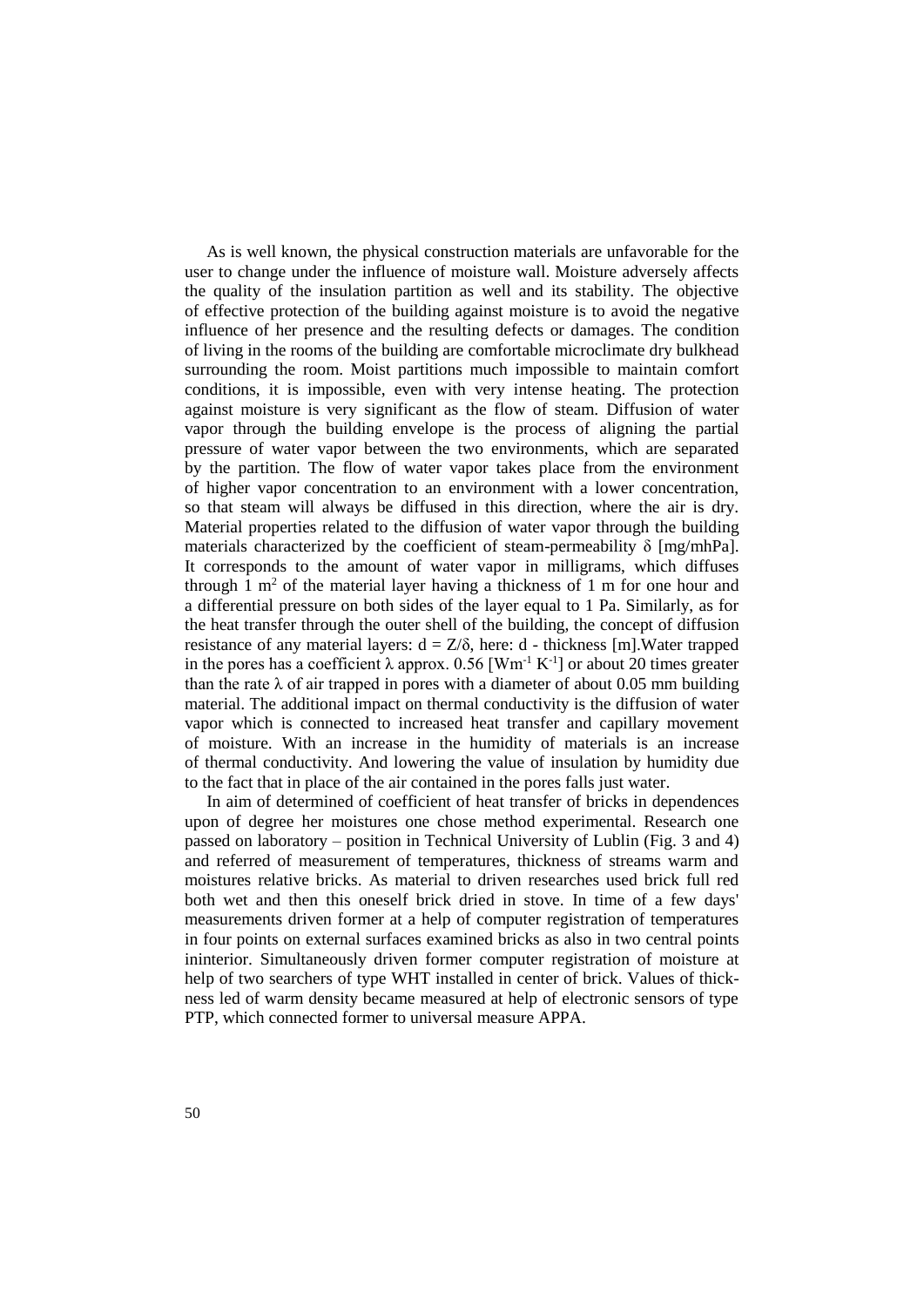Position laboratory – to qualifications of coefficient of heat flow in aspect different moistures of equipped brick was in two chambers. Different conditions thermal in chambers held former at help of aggregates cooling and of controlled warmers. Among chambers one installed investigative sample in typical form full red bricks placed tight to capacity in plate of polystyrene about thickness 20 cm. Polystyrene. Plate used former in aim of isolating of surface external bricks from influence undesirable temperatures. Surfaces external bricks surrendered became {remained} to activity from one side of chamber to temperature +  $25^{\circ}$  C and from second side of chamber to temperature + 1,5 $^{\circ}$ C. Values these of temperatures registered former independently for every from six sensors, and then recorded on disc of computer at measuring – step carrying out 15 of minutes. Simultaneously with measurement of temperature registered former at help of programmed computer values of moisture of brick on two separate files. Obtained from measurements of value of temperatures, of streams and moistures became placed in computer programmer. At the help of suitable mathematical transformations coded values of temperatures and moistures exchanged on suitable individuals on degrees °C and on per cent definite values of relative moisture.



**Fig. 3. Schema ideological positions laboratory – to measurement of coefficient of heat transfer (own study)**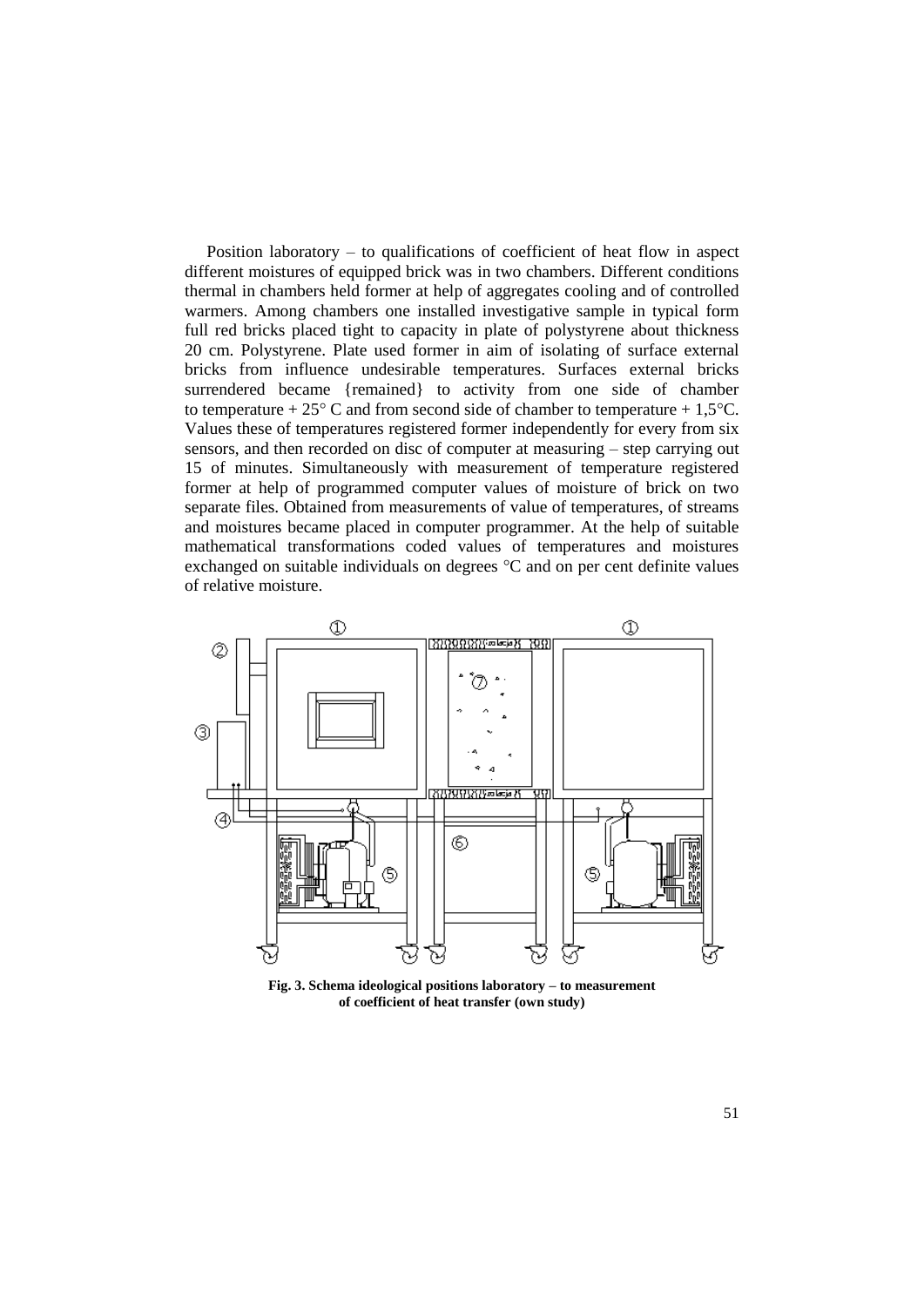- 1. Chamber measuring executed from aluminum profiles. Thickness of side 10 cm, with full mineral.
- 2. Display LCD Samsung SyncMaster about diagonal 15".
- 3. Driver computer PC class with operating system UNIX.
- 4. Wires driver steering of generative of microclimate in chambers.
- 5. Laboratory set of Danfoss firm to generating conditions thermal prevalent inside of chambers. Range of temperatures from  $-40^{\circ}$ C to  $+50^{\circ}$ C.
- 6. Table made from aluminum profiles with variable construction making possible securing and arrangement of prepared samples to investigations.
- 7. Primary standard sample of builder's material full red bricks placed in polystyrene plate.



**Fig. 4. View general positions laboratory – measuring – chambers (own study)**

Correlations among obtained values of coefficient of heat conduction permit on determination of characterizations of graphic coefficient for chance dry and wet bricks.

Obtained results of measurements permitted on qualification of dependence of coefficient of heat transfer from internal temperatures in full red brick wet and dry. Example- course of changes of value of coefficient of heat transfer. Simultaneously obtained results of value of coefficient of heat transfer permitted on determination of coefficient lambda. From represented below graphs results difference among courses for wet and dry bricks.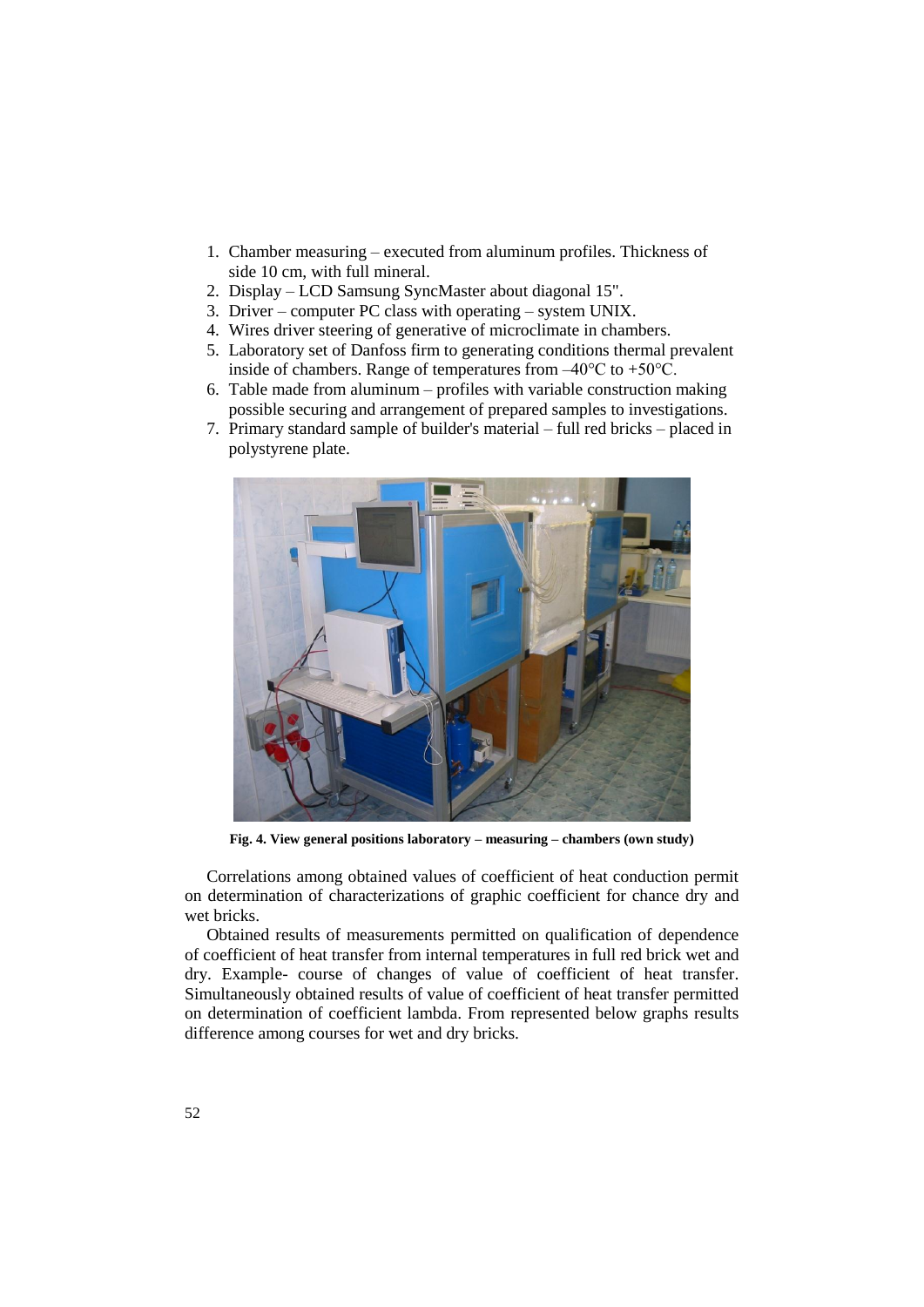

**Fig. 5. Characterizations of changes of coefficient of heat transfer in wet full brick (own study)**



**Fig. 6. Characterizations of changes of coefficient of heat transfer in dry full brick (own study)**

In order to verify this phenomenon experiment was performed on a laboratory first for the wet material and then a similar experiment was repeated for the material directly taken out of the oven  $-$  drying, i.e. The brick dry (Fig. 6). External conditions of the experiment in both cases were the same. The temperature in the hot chamber was programmed at 25°C and the temperature in the cold compartment to the value  $+1.5^{\circ}$ C. Measured temperatures on both surfaces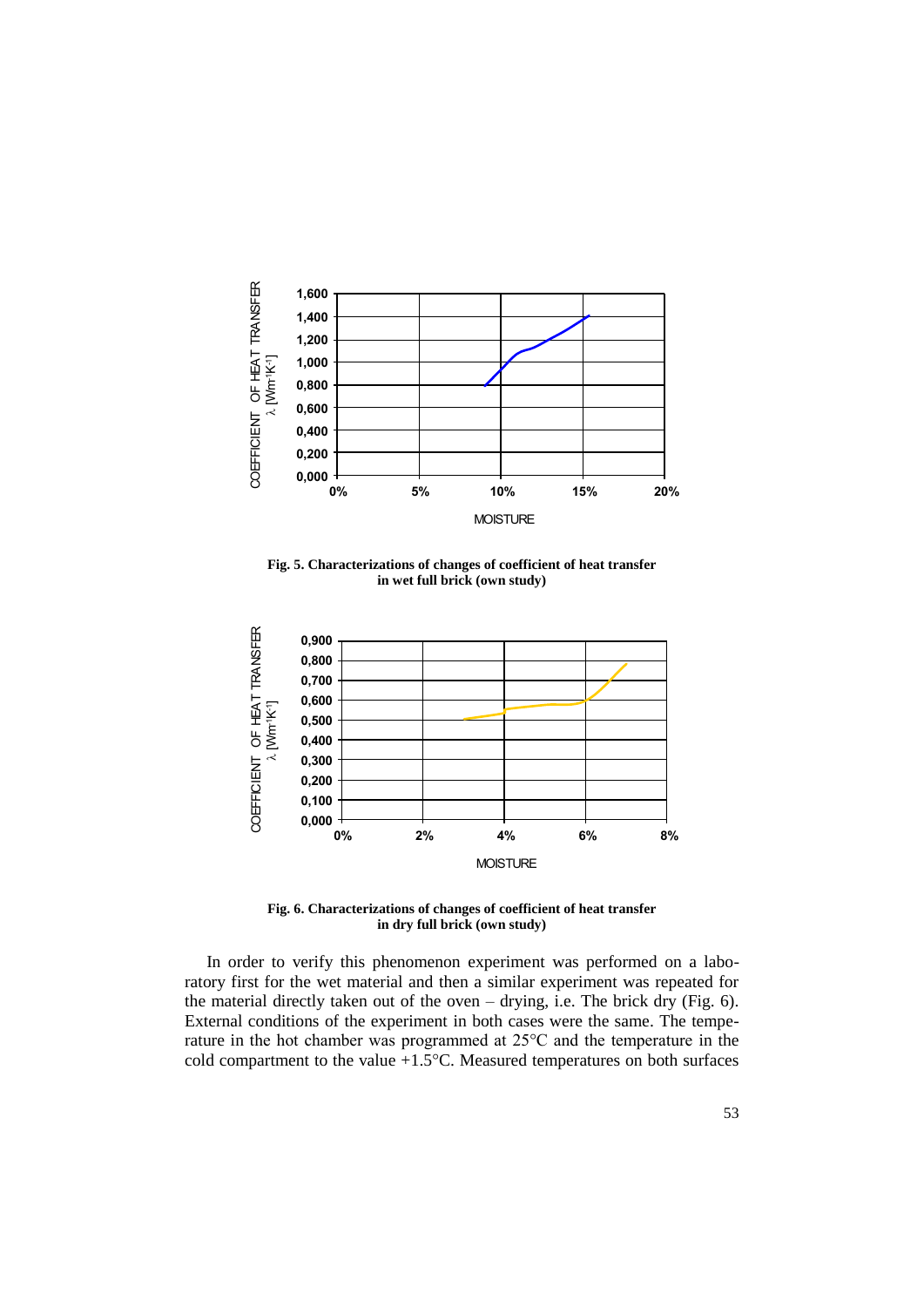of brick, and inside it were recorded independently for each of the installed sensors, and then stored on your computer using a measuring step of 15 minutes. In parallel with the measurement temperature was also recorded by a computer program humidity bricks. Obtained from measurements of temperature, heat flux density and moisture content were used for calculations of energy in the heat balance for a variety of technical chambers.

#### **4. MATHEMATICAL ANALYSIS OF THE IMPACT OF A SINUSOIDAL TEMPERATURE CHANGE**

With the help of the mathematical-physical analysis as well as with the support of Modelica programmer, shows a simulation of actual conditions of the cooling chamber for example with below temperature regime.



**Fig. 7. Effect of the sinusoidal temperature change in order to achieve suppression of the indoor temperature (own study)**

The analysis has been performed on the basis of original numerical algorithms. They take into consideration hourly changes of ambient temperature in the central – eastern region of Poland. The accepted methodology of performance takes advantage of temperature dynamics which is necessary to solve physical and mathematical problems related to heat transfer processes occurring in chambers.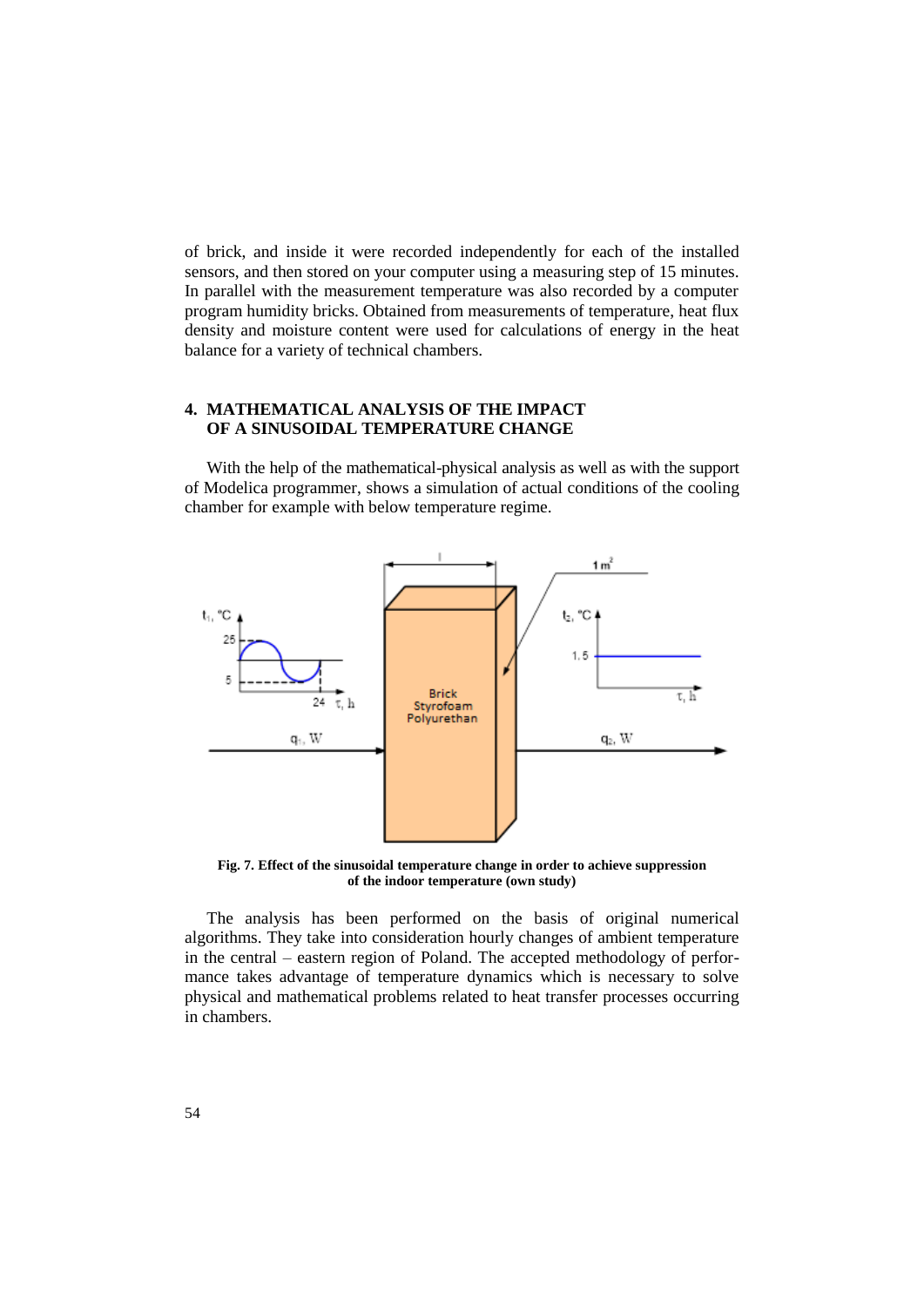

**Fig. 8. Model of wall composed of three layers in electrical analogy (own study)**

From it we can get matrix notation (eventually for n-layers of wall) and the final result of this calculation is a pair of linear relations between the temperature and fluxes at the two surfaces of the composite slabs (1).

$$
[\Delta t_i(p), \Delta q_i(p)] =
$$
  
\n
$$
[\Delta t_a(p), \Delta q_a(p)] \begin{bmatrix} 1 & 0 \\ -R_1 & 1 \end{bmatrix} \begin{bmatrix} 1 & -pC_1 \\ 0 & 1 \end{bmatrix} \cdots \begin{bmatrix} 1 & -pC_n \\ 0 & 1 \end{bmatrix} \cdot \begin{bmatrix} 1 & 0 \\ -R_{n+1} & 1 \end{bmatrix}
$$
 (1)

The relation is precisely analogous to Ohm's law for the steady flow of electric current: the flux corresponds to the electric current and the drop of temperature to the drop of potential. Thus R may be called the thermal resistance of the slab (Fig. 8). Next suppose we have a composite wall composed of n slabs of different thickness and conductivities. If the slabs are in perfect thermal contact mat their surfaces of separation, the fall of temperature over the whole wall will be the sum of the falls over the component slabs and since the flux is the same at every point, this sum is evidently.

This is equivalent to the statement that the thermal resistance of a composite wall is the sum of the thermal resistance's of the separate layers, assuming perfect thermal contact between them. Finally, consider a composite wall as before, but with contact resistances between the layers such that the flux of heat between the surfaces of consecutive layers is H times the temperature difference between these surfaces. The differential equation to be solved is Fourier's equation. These models we can confront with computer program Modelica, which allow to construct the walls of technical chambers (Fig. 9). The diagram of the process of heat transfer through the wall under the program Modelica is shown below. By this modeling, we can simulate any temperature regime and heat flow both inside and outside of the chamber periodically temperature signal on the outside surface of the wall. In Fig.10 and 11 we can obtain suppressed the course of the internal temperature.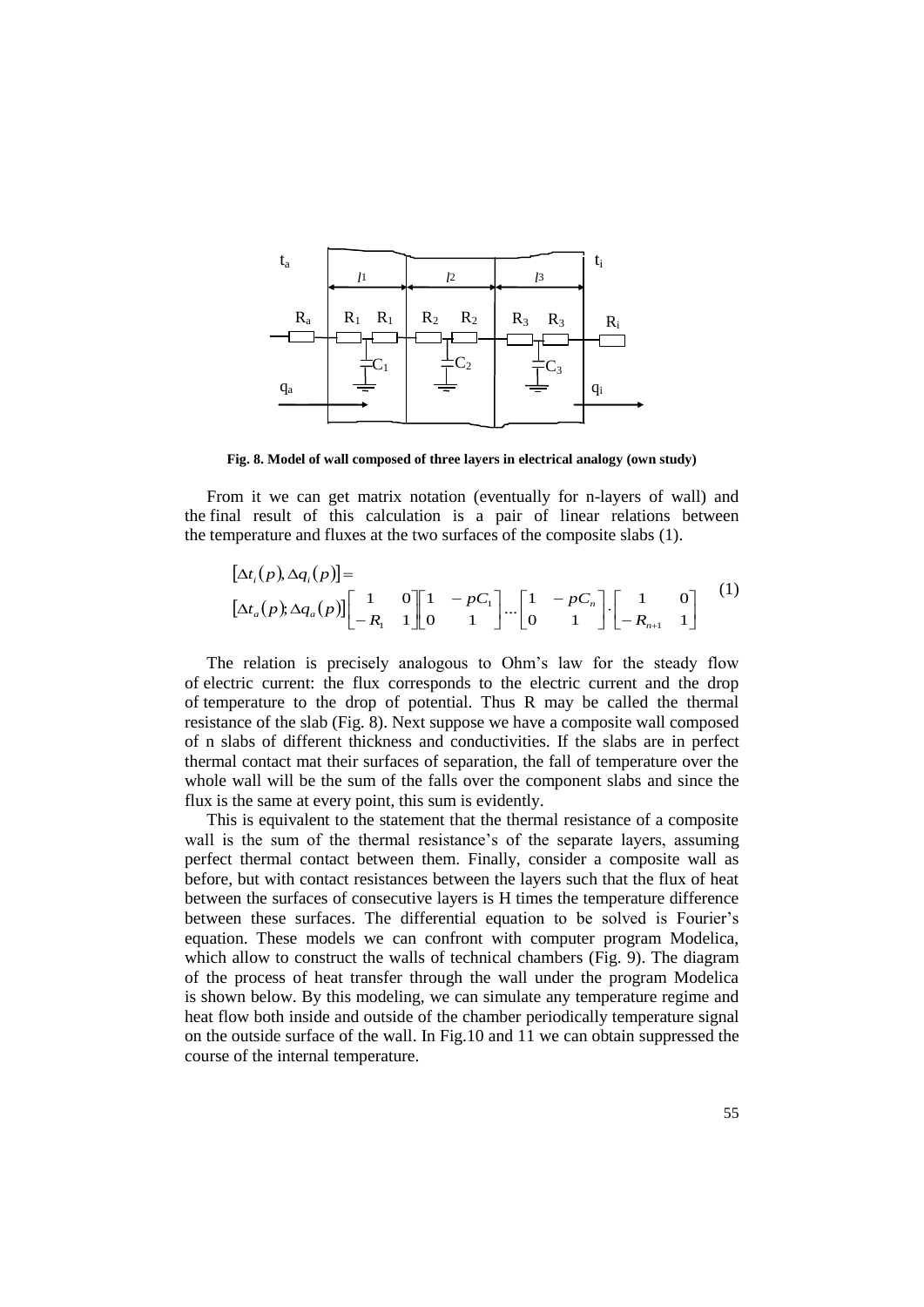

**Fig. 9. Ideal model passage of heat through the baffle using an analogy to Ohm's law (own study)**



**Fig. 10. Temperature t<sup>1</sup> plots obtained from simulations in the Modelica (own study)**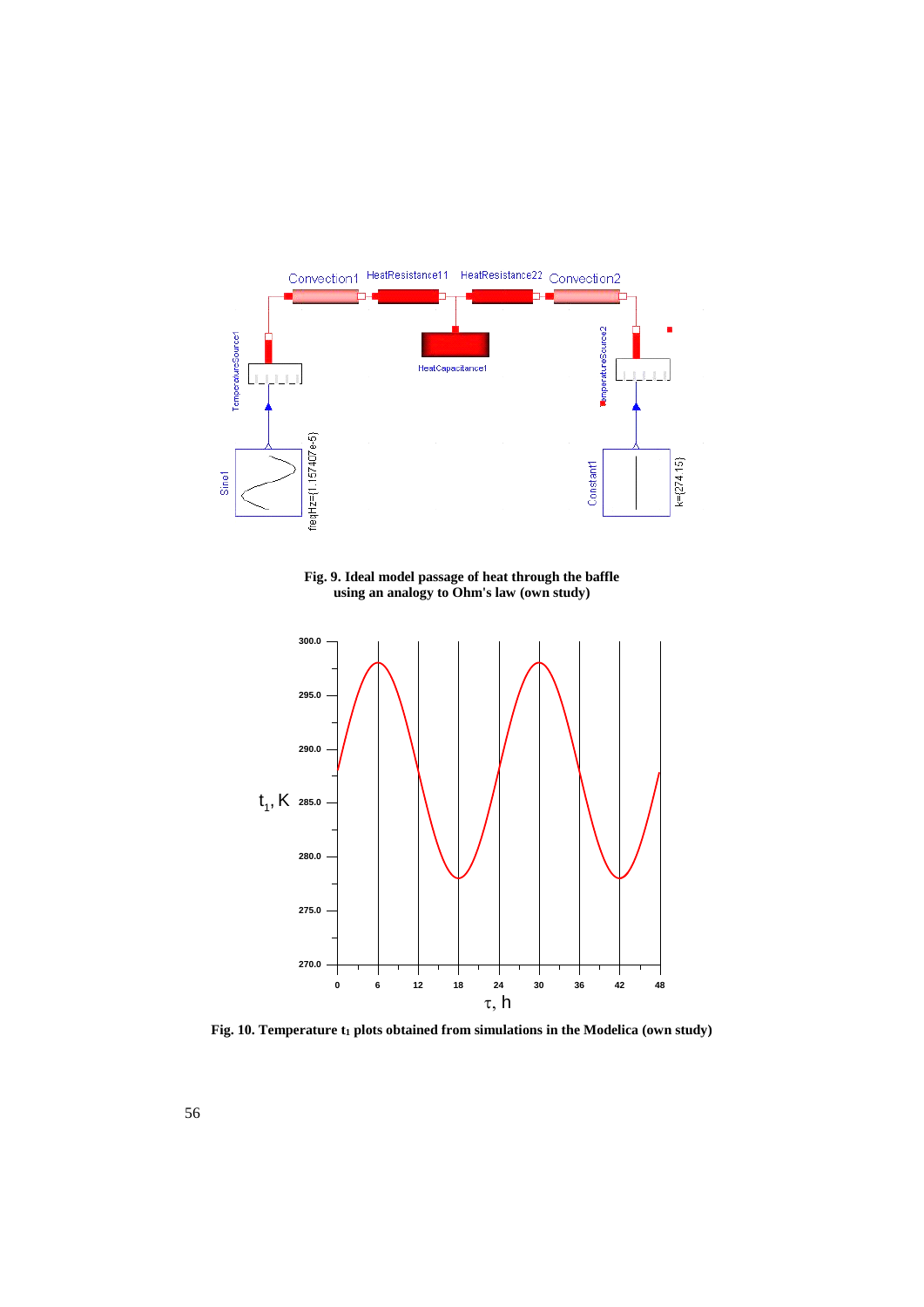

**Fig. 11. Temperature t<sup>2</sup> plots obtained from simulations in the Modelica (own study)**

Functions of the transition – the transfer – obtained on the basis of these relationships and describing the relationship between the output quantities and input will be helpful also in the design of the construction of exterior walls storerooms. For the designer and constructor of thermal chambers technical model uses the analogy of electricity to thermal processes is the closest to real physical conditions among all ways of describing and calculating the flow of heat through the outer baffle buildings.

In practice, we can get confirmation of the considerations relating to the stability of heat buildings for example, existing to this day medieval buildings, eg. Churches, libraries and palaces in which there is no need to use air conditioners during the hot days of summer and winter respectively, high-power heating devices. Thus, today we can suitably so designed and constructed partition, which ensures the thermal inertia of the chamber, which would result in significant savings in the energy required to maintain a certain temperature inside a building structure. For example, the daily changes in atmospheric air temperature detrimental to the indoor climate is the effect of heat flow from the interior of space occurring after the 24-hour phase shift. In contrast, most preferred is a case in which the housing is owning outer baffle capable of producing 12-hour phase shift vector heat flux and result in suppression of the temperature change in the building. So in order to achieve measurable economic effects in the process of maintaining the desired temperature in the facility must be in the design of the exterior wall into account not only thermal resistance but also heat capacity of the partition. The product of the thermal resistance  $-$  as a function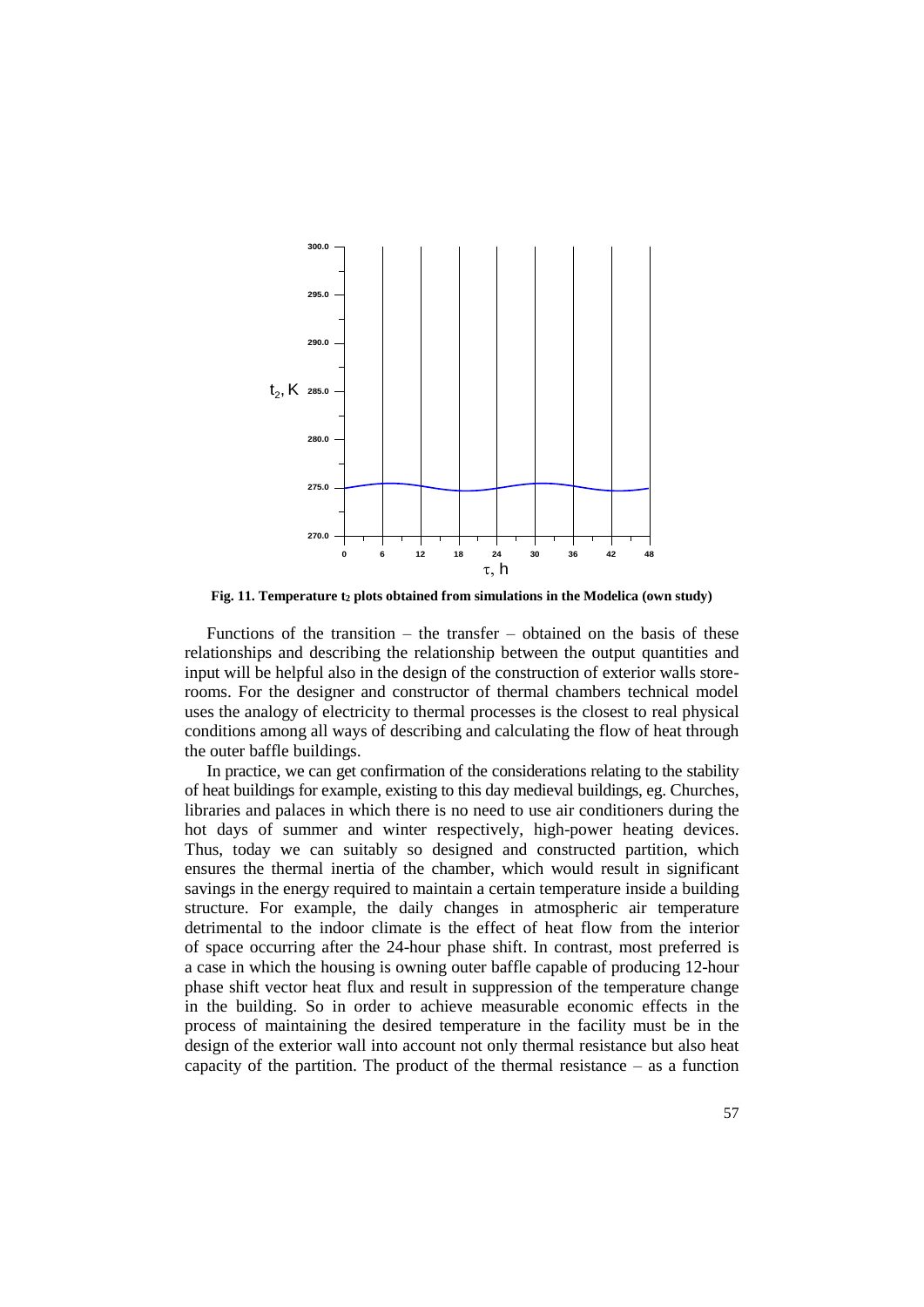of the thickness and thermal conductivity of the wall and the heat capacity of the barrier – as a function of the density and specific heat of the construction material which has a dimension of a unit of time is the time constant characterizing the object taken into consideration by inertia applied control and regulation systems.

The higher the bulk density, the greater the ratio, and thus the material is inferior insulation. In addition, materials of the same chemical substances but different densities are different coefficients of thermal conductivity. The increase in temperature increases the thermal conductivity of materials. This is because it takes to increase the thermal conductivity of the solid and the air contained in the pores. At the same time the pores of the heat transfer occurs by radiation. The practical application of this phenomenon is relevant only when the materials are used at high or low temperatures, it means for example hot tank insulation. The building envelope variations in temperature are relatively low, allowing you to skip the change in thermal conductivity. However, the value of  $\lambda$ should always be given the temperature at which it has been marked.

The phenomenon of thermal conduction through exterior walls of the rooms of the largest part of the heat exchange chambers. It dominates in the total heat balance of buildings designed for either permanent residence in them and people as well as facilities where workers are being short-lived. Envelope fulfill the protective function not only in relation to the heat loss but also regulate the conditions of moisture and air in the rooms. External walls should allow a certain degree of penetration of air and water vapor while absorbing moisture.

As is well known, the physical construction materials are unfavorable for the user to change under the influence of moisture wall. Moisture adversely affects the quality of the insulation partition as well and its stability. The objective of effective protection of the building against moisture to avoid the negative influence of her presence and the resulting defects or damages. The condition of living in the rooms of the building are comfortable microclimate dry bulkhead surrounding the room. Moist partitions much impossible to maintain comfort conditions, it is impossible, even with very intense heating. The protection against moisture is very significant as the flow of steam. Diffusion of water vapor through the building envelope is the process of aligning the partial pressure of water vapor between the two environments, which are separated by the partition. The flow of water vapor takes place from the environment of higher vapor concentration to an environment with a lower concentration, so that steam will always be diffused in this direction, where the air is dry. Material properties related to the diffusion of water vapor through the building materials characterized by the coefficient of steam-permeability [mg/(mhPa)]. It corresponds to the amount of water vapor in milligrams, which diffuses through 1  $m<sup>2</sup>$  of the material layer having a thickness of 1 m for one hour and a differential pressure on both sides of the layer equal to 1 Pa. Similarly, as for the heat transfer through the outer shell of the building, the concept of diffusion resistance Z of any material layers.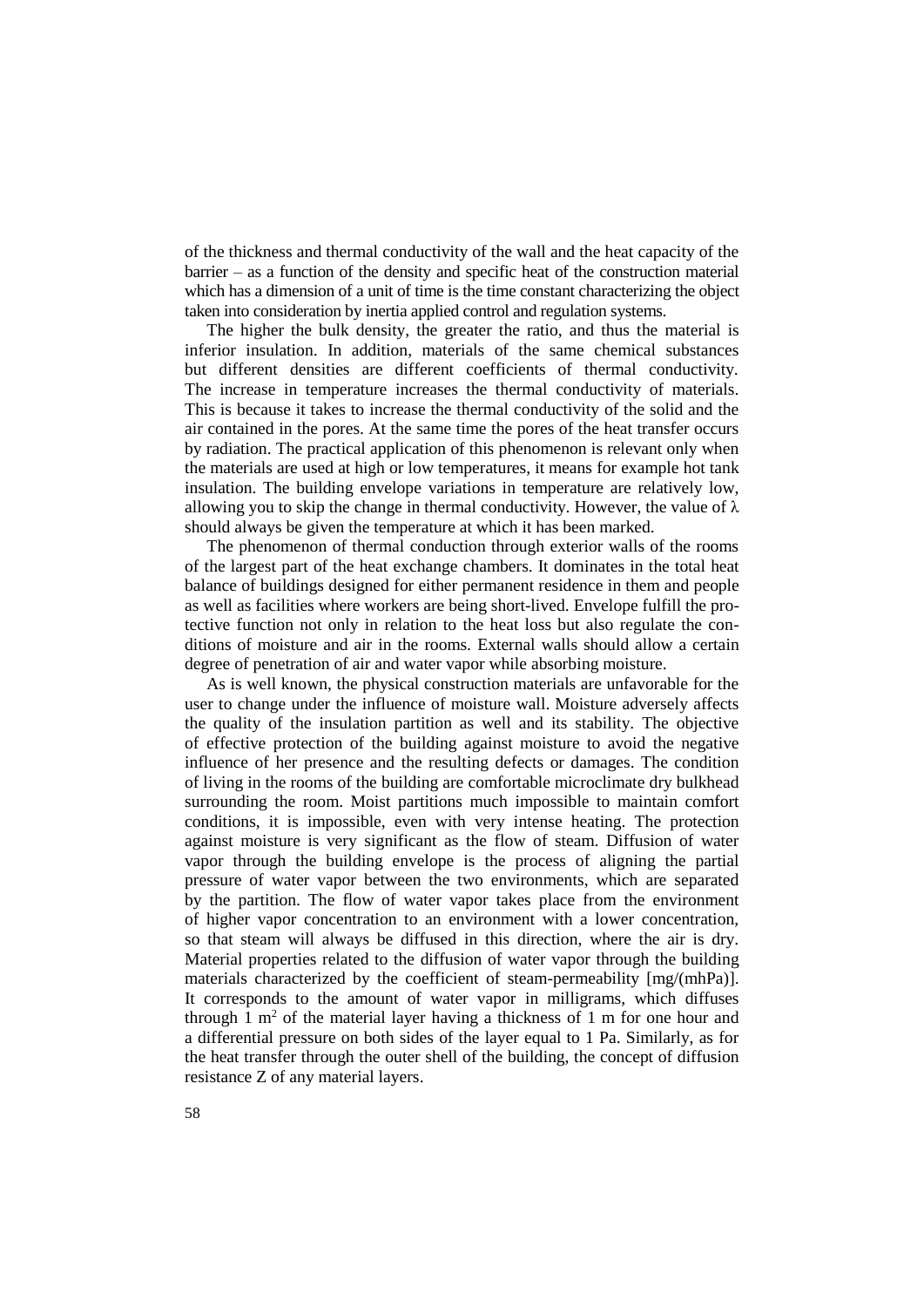Water trapped in the pores has a coefficient $\lambda$  approx. 0.56 [Wm<sup>-1</sup> K<sup>-1</sup>] or about 20 times greater than the rate  $\lambda$  of air trapped in pores with a diameter of about 0.05 mm building material. The additional impact on thermal conductivity is the diffusion of water vapor which is connected to increased heat transfer and capillary movement of moisture. With an increase in the humidity of materials is an increase of thermal conductivity. And lowering the value of insulation by humidity due to the fact that in place of the air contained in the pores falls just water.This process does not proceed uniformly in a variety of materials depends on the structure and origin of the material, eg. In the concrete cell is assumed that the gain coefficient λ approx. 4.5% to 1% gain moisture.

#### **5. CONCLUSIONS**

The measurement results in the publication are test piece related to the heat flow through the baffle chamber and technical be made in various embodiments of both temperature and time as well as on the actual and model objects. With a variety of probes can be read temperatures and heat fluxes at various locations on the test material. On a laboratory can be simulated on both sides of the baffle different conditions of the course of the atmospheric temperature and the desired regime of heat inside the chamber. The results obtained for optimizing the design of baffles to give the storage chamber, therefore, notable economic impact.

#### **REFERENCES**

Carlslaw, H., & Jaeger, J. (1959). *Conduction of heat in solids*. Great Britain: Oxford University.

- Janczarek, M., Skalski, P., & Suchorab, Z. (2007). Przewodzenie ciepła przez przegrodę w stanach ustalonych i nieustalonych. *Postępy Nauki i Techniki, 1*, 13-16.
- Janczarek, M. (2006). Wyznaczanie bilansu cieplnego komór chłodniczych. In *XII Konferencja Naukowo-Techniczna Rynek Ciepła 2006 - Materiały i Studia*. Lublin: Kaprint.
- Janczarek, M. M. (2007). Determining of coefficient of heat transfer in bricks depended from degree of their moisture. *CEEPUS WEB Summer School 2007 "Informatics Systems in Automation"*. Slovenia, Maribor: University of Maribor.
- Janczarek, M. M. (2009a). Technological describtion of heat and mass transfer processes in thermal treatment of fruit storage chambers. *Engineering Mechanics 2009*. Czech Republic, Svratka.
- Janczarek, M. M. (2009b). The analysis of wall temperatures in a fruit storage in the aspect of transient heat flow. *Engineering Mechanics 2009*. Czech Republic, Svratka.
- Janczarek, M. M. (2013). Analiza matematyczno-fizyczna cieplnych komór technicznych. In M. Janczarek & J. Lipski (Eds.), *Technologie informacyjne w technice i kształceniu*  (pp. 128-137). Lublin: Politechnika Lubelska.
- Janczarek, M. M., & Świć, A. (2012). Scientific and technological description of heat and mass transfer processes in chambers. *Acta technical convinieties – Bulletin of Engineering, 10*, 55-60.